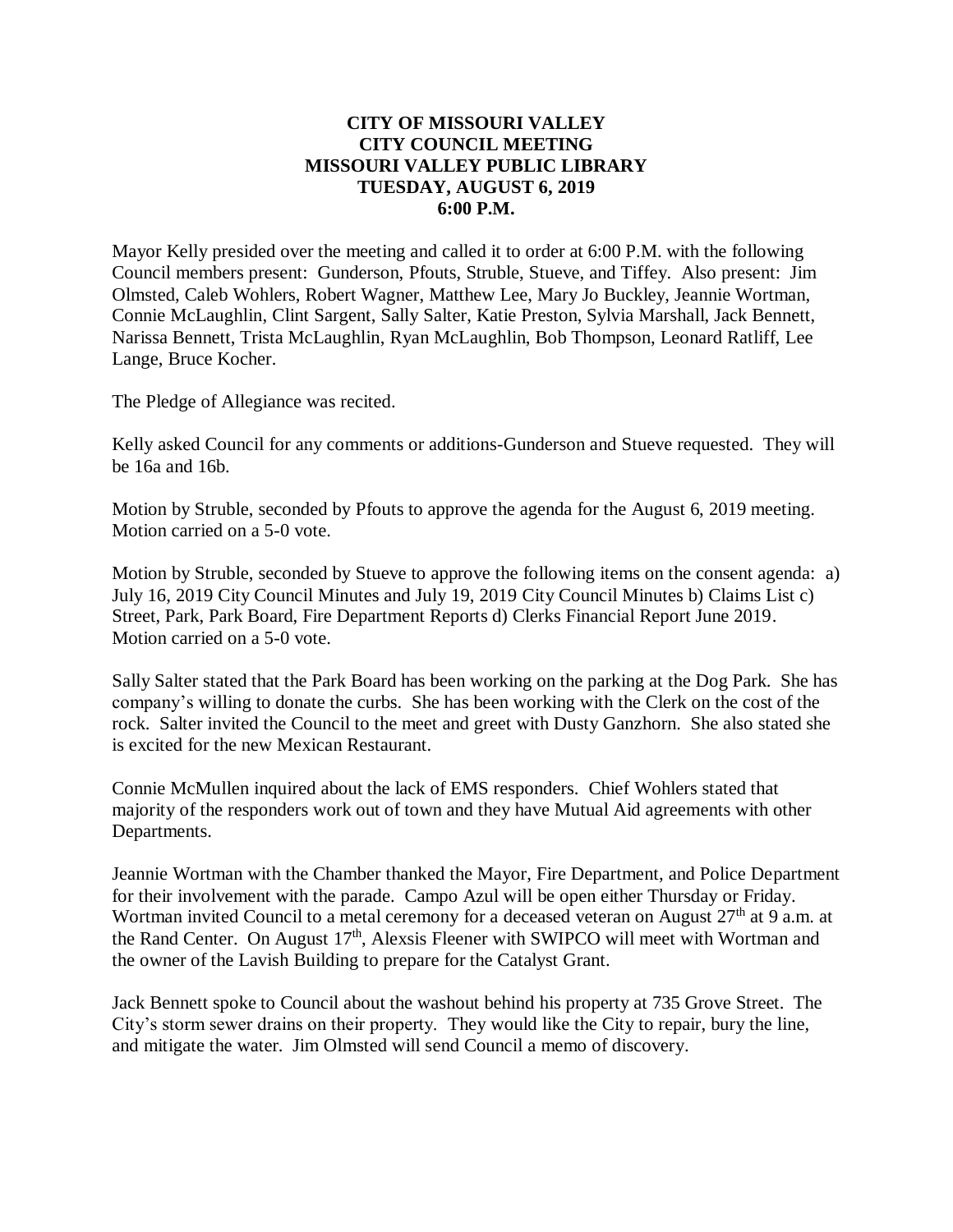Katie Preston, Pool Manager, thanked Mayor and Council for the dunk tank. Between the dunk tank and the donation jar at the pool, they have raised \$1,068.00. Preston would like to raffle a family pool pass as a fundraiser for the diving board. Council gave informal approval and Flaherty will put formal approval on the next agenda.

Bruce Kocher gave the Library Report. He reported on the programs and activities for July. A new foundation crack has appeared and the building had graffiti this morning.

Chief Wohlers updated Council on activities for the month of July and upcoming activities in August. He reported that a Fire Department member has been placed on administrative leave. The Department participated in two parades. He believes there is a safety issue at the grandstand and will contact the Fair Board. Since January the Department has responded to 202 rescue calls and 60 fire calls. The Department is registered with Knoxbox and invites business owners to look into the program. They will be applying for a grant for wildland equipment. The Association is having a gold tournament on August  $17<sup>th</sup>$ . They will be providing EMS for Mighty Mo Rodeo. Wohlers requested Council to waive the fees for the Association pool party. Council gave their informal approval and Flaherty will put it on the next agenda for approval. Wohlers stated that the exterior door is in the final assembly stage and needs painted.

Assistant Chief Lange reported they are down an officer due to medical leave. They will be doing testing for a new officer on Saturday. They have invited 6 potential candidates. The new server was installed. The department computers are outdated and they are getting prices for new computers. There was a burglary that is currently being investigated. Lange encourages citizens to report anything they see that is suspicious.

Bob Riesland, Street Superintendent, reported that the department fixed a broken sewer main, graded roads, and mowed. They need more rock and cold patch. They are short staffed due to an injury. There is no signage on the east/west streets on  $5<sup>th</sup>$  Street. He would like Council to consider putting in yield signs. Flaherty will see if the ordinance must be updated. The department patched Superior Street between  $6<sup>th</sup>$  Street and  $7<sup>th</sup>$  Street. There is a row of trees by Michigan and Morton that he would like to take down. Riesland would like to have the Fire Department burn the trees or take to the tree dump. Jack Bennett would like any logs over 3 inches and Council agreed he could have it. He will contact the Street Department. Riesland will be ordering sand/salt for winter. He is going to replace faded signs. He is also going to have Jim Olmsted look at the undermine on Michigan.

Jim Olmsted with Olmsted & Perry gave several updates. During the March 2019 flood, Union Pacific made several damages to the streets and Flaherty submitted an insurance claim. The City received notification that Union Pacific has accepted the claim in full. The agreement will be on the next Council agenda for approval. FEMA will look at this amount as part of the replacement costs. City Hall and Olmsted has been working with FEMA on the damage inventory. This was submitted on Friday. Site inspections will be in September. Plans and specs are almost complete and will have to go out to bid. When the drainage district was cleaning out a ditch by Granite, they exposed a water main to 2 feet below the surface. FEMA is working with the district to see if they will cover the costs to lower the main. Olmsted stated that there will be an IDOT meeting on August 15th. Ebmeier Engineering has contact companies to look at the Library to compile a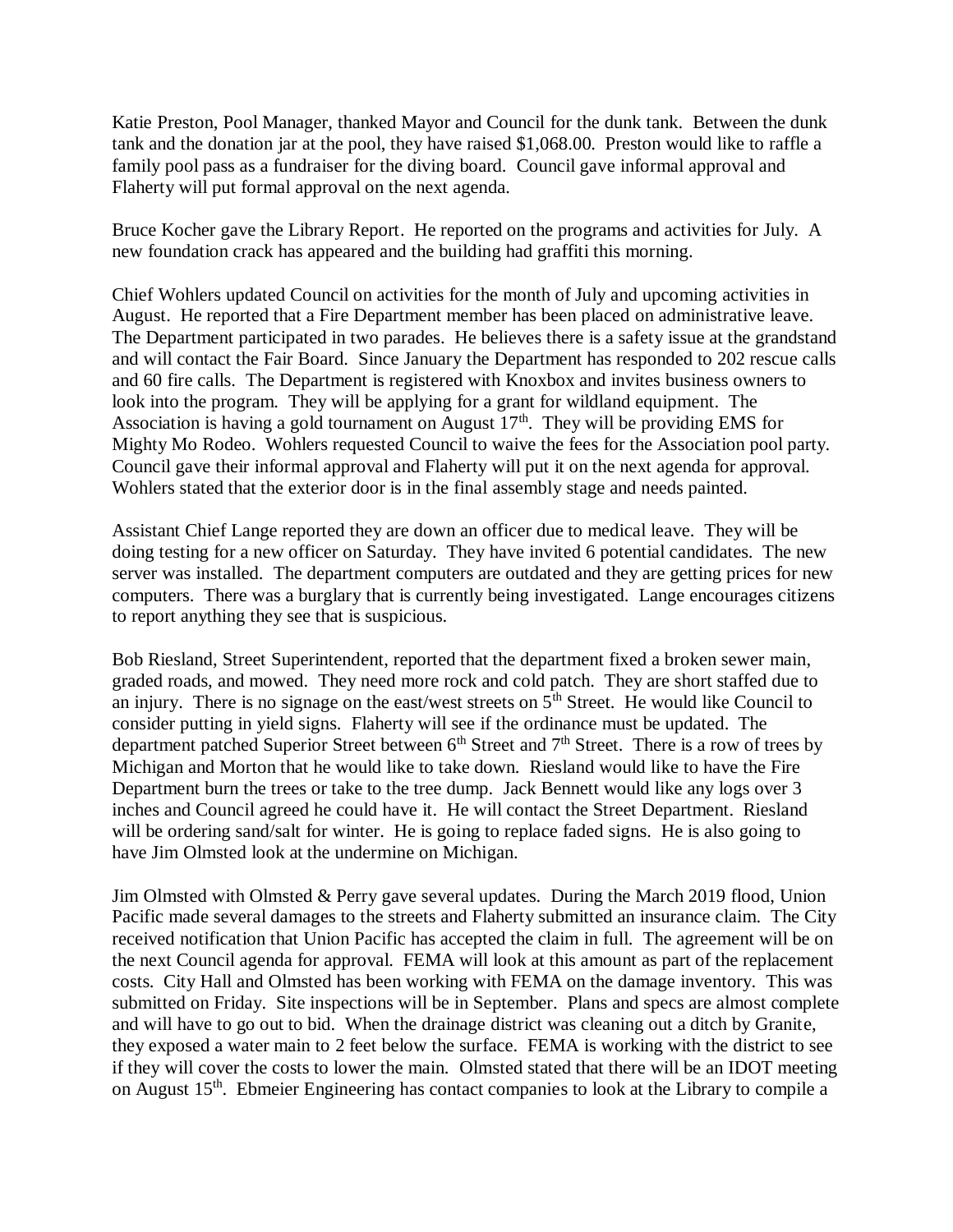budget for the foundation repairs. Olmsted would like to set up a special meeting to review the studies.

Olmsted stated that he recommends waiting to hear from FEMA about the water main on Granite.

John McCurdy and Matthew Lee spoke to Council about a rental property maintenance program. SWIPCO talked about the process to adopt the program and how the staff would implement it.

Motion by Stueve, seconded by Pfouts to close 4<sup>th</sup> Street form Erie to the Rand Center on September 19, 2019. Motion carried on a 5-0 vote.

Motion by Stueve, seconded by Tiffey to reimburse Katie Preston for her WSI certification. Motion carried on a 5-0 vote.

Motion by Stueve, seconded by Struble to approve the candidate for the Fire Department, pending physicals. Motion carried on a 5-0 vote.

Motion by Tiffey, seconded by Stueve to allow the Fire Department to use the tree dump for storage and training and allow the Department to obtain a key. Motion carried on a 5-0 vote.

Resolution #19-26 was introduced Transferring Money from General Fund to Splash Pad Fund. Motion by Pfouts, seconded by Stueve. Motion carried on a 5-0 vote.

Gunderson stated there is a junk pile by the Grandstands, since the tube on Granite was replaced, there is a drop off. Can the Street Department put up bumpers? The horseshoe pit and hydrants need repaired at the Dog Park. He would also like to contact the DOT about putting a stop sign at Hwy 30 and Willow Road.

Stueve inquired if the cameras used to monitor the crossings could be used at the pool. Flaherty will contact the Lightbox. She also asked what the Hotel/Motel funds were used for. Flaherty stated it was used for multiple items. Flaherty will send Stueve the spreadsheet that shows all of the expenses.

Flaherty reminded Council to send in their suggestions for the handbook and hiring policy. She also would like Council to email their thoughts on the proposed City Logos and Websites.

Kelly thanked the pool for their fundraising and the Fair Board on the Harrison County Fair. He would like to caution people to drive slower during the Fair. He also stated that the flags look great.

Motion by Pfouts, seconded by Struble to table the possible motion to enter into closed session per IA Code 21.5(1)(i) to evaluate the professional competency of an individual whose appointment, hiring, performance, or discharge is being considered when necessary to prevent needless and irreparable injury to that individual's reputation. Motion carried on a 5-0 vote.